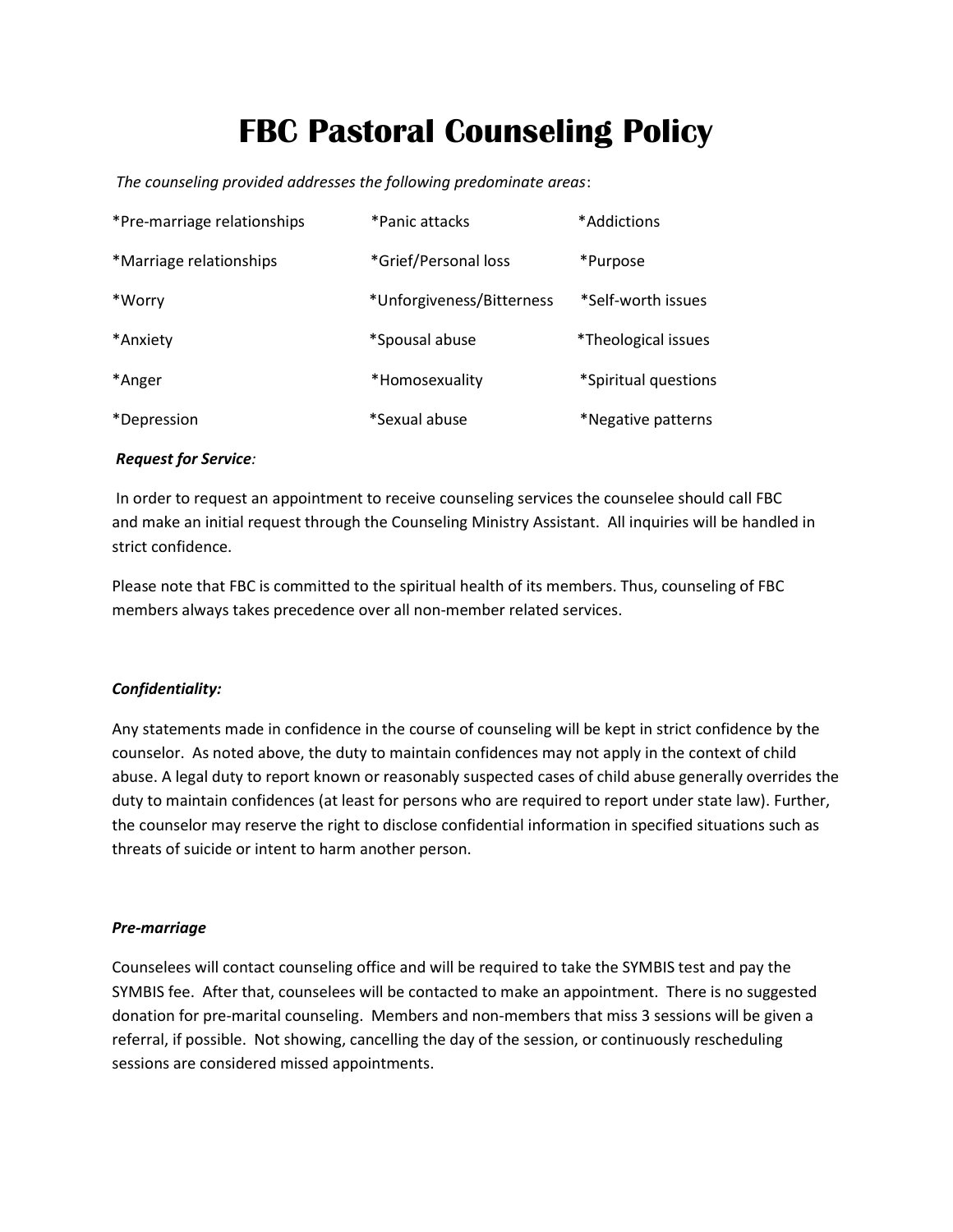#### Marriage

Counselees will contact counseling office and will be required to take the SYMBIS Plus test and pay the SYMBIS Plus fee. After that, counselees will be contacted to schedule an appointment. If further sessions are needed, the suggested donation will be \$20 for each session. Members and non-members that miss 3 sessions will be given a referral, if possible. Not showing, cancelling the day of the session, or continuously rescheduling sessions are considered missed appointments.

#### Individual Counseling for members

Counselees will contact counseling office and will be able to schedule an appointment. If further appointments are needed, the suggested donation will be \$20 for each session. Members that miss 3 sessions will be given a referral, if possible. Not showing, cancelling the day of the session, or continuously rescheduling sessions are considered missed appointments.

#### Individual Counseling for non-members

Counselees will contact Counseling office and will be required to have a referral from a pastor, teacher, or leader in the church. If further sessions are needed, the suggested donation will be \$20 for each session. Non- members will need a different referral if any session is missed concerning the initial referral. Not showing, cancelling the day of the session, or continuously rescheduling sessions are considered missed appointments.

#### Counseling for Staff members

Pastoral counseling for FBC staff members is considered a high priority in order to maintain a healthy work environment. However, this ministry is solution-focused, not intended for an extended period-of-time. We ask that FBC staff members respect the time allotment. There is not a suggested donation for FBC staff members.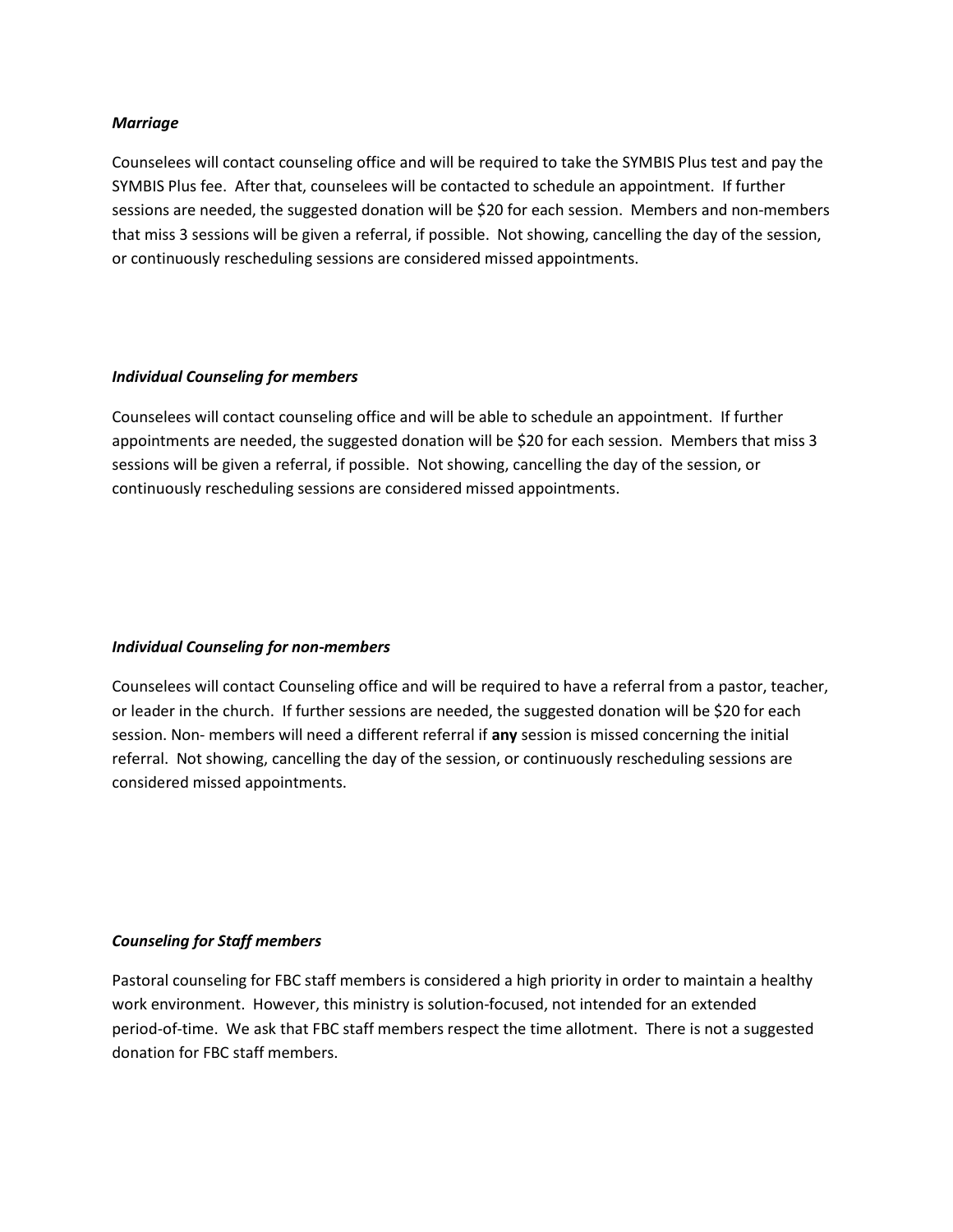| Full name: |        |       |        |
|------------|--------|-------|--------|
| Address:   |        | City: | State: |
| Phone:     | Email: |       |        |

### FBC Pastoral Counseling Policy

 1. I am not a licensed counselor, therapist, or psychiatrist. I am a pastoral counselor who will use the word of God as my text, the Holy Spirit as my guide, and Jesus Christ as my model. This pastoral counseling office comes under the leadership of FBC Texarkana. Counselees are encouraged to be active participants in the church.

2. After the initial appointment, if the pastoral counselor determines that the counselee will benefit from a guided study, the suggested donation for each session will be \$20. There may be some additional costs for tests administered, books required, or material distributed.

3. It is not my practice or purpose to counsel individuals or couples over an extended period-of-time. Typically, the counseling time is not to exceed 8 sessions because this is solution-focused counseling. We ask that FBC staff members also respect the time allotment.

4. Opposite gender counseling will be done during office hours when other staff members are present. Opposite gender counseling will be done in a room with a window, making all counseling sessions visible to office staff.

5. It is also my policy to counsel children with their parents present, if at all possible. These sessions may include private talks combined with a time of talking with the parent in the room. It may also be important to include the children's minister in these sessions.

6. Homework assignments can be given before and/or after each session. Completing outside assignments is vital to your future spiritual and emotional health.

7. Non-members will need a referral for an initial appointment and a different referral if any session is missed concerning the initial referral.

8. Members and non-members that miss 3 sessions will be given a referral, if possible. Not showing, canceling the day of the appointment, or continuously rescheduling are considered missed appointments.

\_\_\_\_\_\_\_\_\_\_\_\_\_\_\_\_\_\_\_\_\_\_\_\_\_\_\_\_\_\_\_\_\_\_\_\_\_\_\_\_\_\_\_\_\_\_\_\_\_\_\_\_\_\_ \_\_\_\_\_\_\_\_\_\_\_\_\_\_\_\_\_\_\_

I have read the Pastoral Counseling Policy and agree to adhere to it.